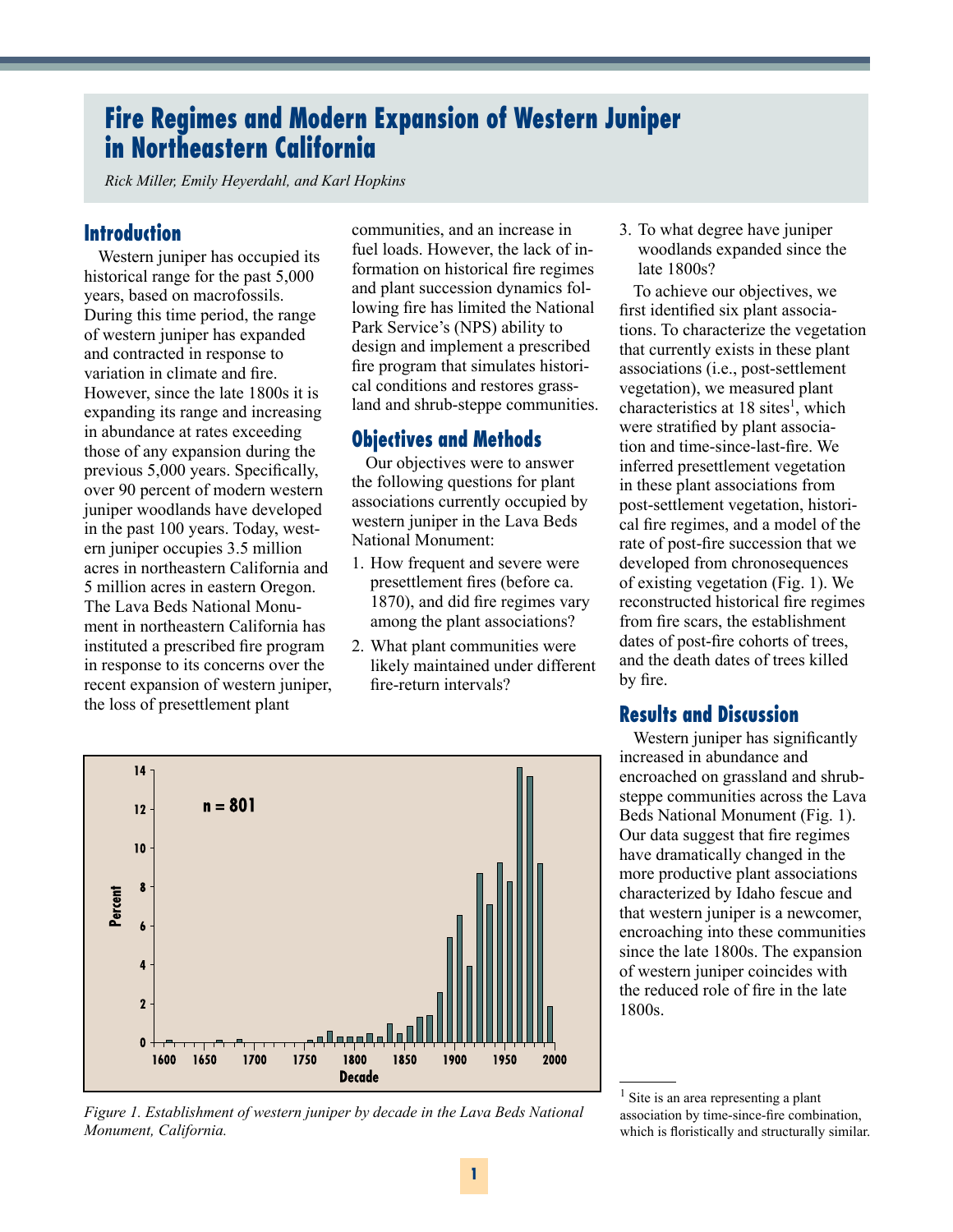*Ponderosa pine/Idaho fescue plant association.* Mean presettlement fire-return intervals were 8–10 years, which maintained a scattered stand of ponderosa pine with an understory of Idaho fescue. Following a fire-free period of near 100 years, plant communities have succeeded from mountain big sagebrush/bitterbrush to a dense canopy of mountain mahogany, and currently are in transition to western juniper woodland (Fig. 2).

*Mountain big sagebrush-Bitterbrush/Idaho fescue and Mountain big sagebrush-Bitterbrush/Bluebunch wheatgrass-Idaho fescue plant associations.* We inferred from the data that mean fire-return intervals in the remaining two mountain big sagebrush plant associations containing Idaho fescue were less than 20 years. The absence of fire has resulted in shrub canopies exceeding 40 percent and the gradual transition to western juniper woodland. Fire-return intervals of less than 20 years would have maintained a dynamic state of grass-dominated to open shrub grasslands (Fig. 3). Western juniper was not a part of the presettlement vegetation.

*Mountain big sagebrush/Bluebunch wheatgrass-Thurber's needlegrass plant association*. The existing vegetation suggests that the presettlement fire regime was sufficient to limit the establishment of large mature western juniper trees.

*Figure 2. Presettlement fire-return interval in the ponderosa pine/Idaho fescue plant association (a and b) was 8–9 years. Last fire event was 1893 (a), 1904 (b), and early 1990s (c). Stands a and b currently are dominated by mountain mahogany and young juniper. Stand c is dominated by Idaho fescue and bluebunch wheatgrass that would have persisted under the presettlement fire regime.*